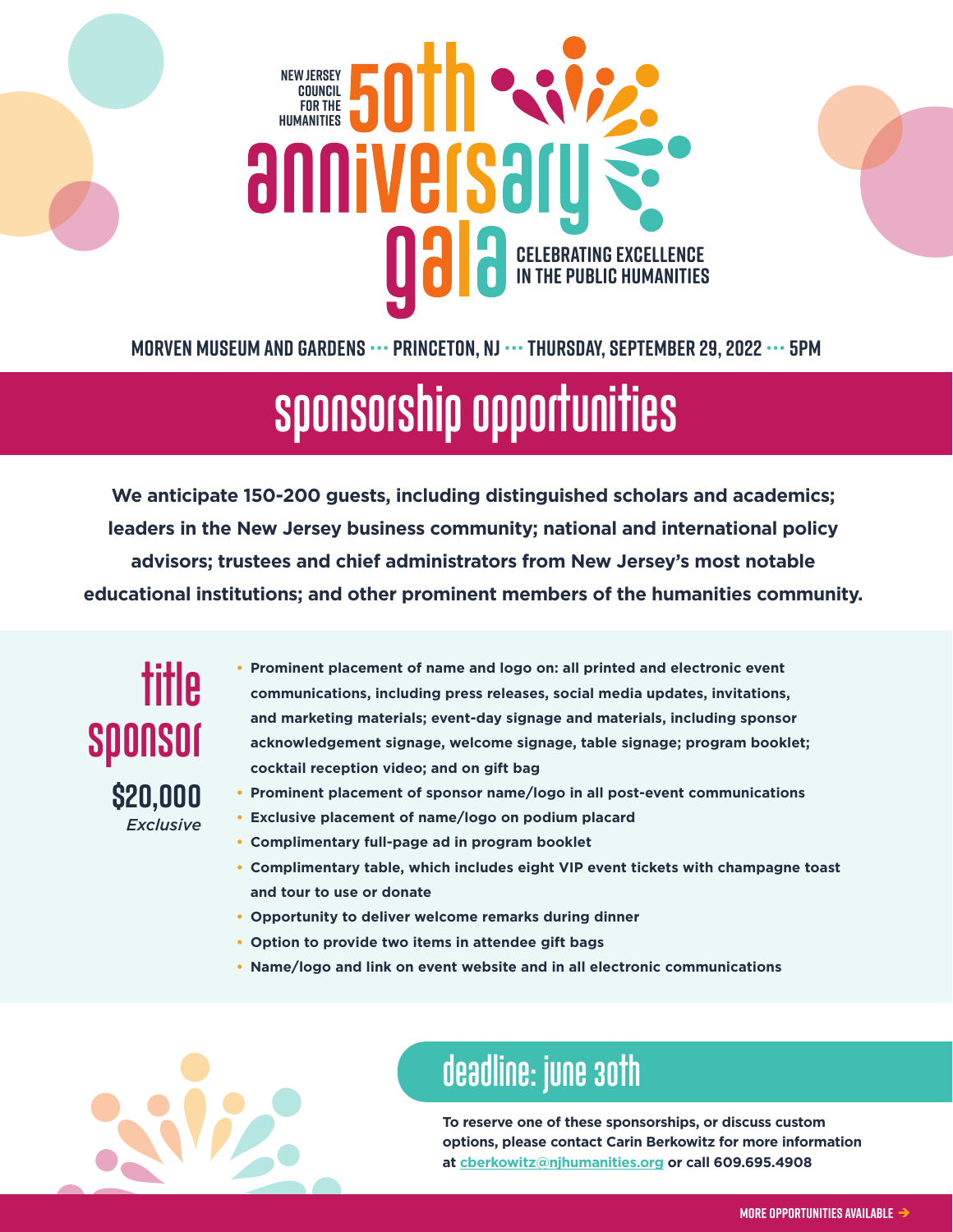#### **cocktail reception sponsor \$10,000**

*Exclusive*

- **• Opportunity to deliver welcome remarks at the cocktail reception or include a pre-recorded 30-second video greeting in the cocktail reception video**
- **• Prominent placement of name/logo on bar and food stations in reception area, as well as high-top tables and other seating areas**
- **• Placement of name/logo on: all printed and electronic event communications, including press releases, social media updates, invitations, and marketing materials; select event-day signage and materials, including sponsor acknowledgement signage, and program booklet; all post-event communications**
- **• Complimentary half-page ad in program booklet**
- **• Eight complimentary VIP event tickets with champagne toast and tour to use or donate**
- **• Option to provide one item in attendee gift bags**
- **• Name/logo and link on event website, and in all electronic communications and follow-up acknowledgment email**

# **50th Anniversary General Program Fund Support**

**Donors can also provide special programmatic and operational assistance for the humanities in the Garden State in this anniversary year. Our Gala and other anniversary programs will offer us a special opportunity to recognize patronage at the following levels.** 

#### **Sustainer \$10,000**

- **• Ten VIP tickets to the gala dinner (all table guests invited to the VIP Tour)**
- **• Full-page tribute ad in printed program, full color**
- **• Company listed as Sustaining Supporter in all printed and electronic event materials, as well as on NJCH's on 50th Anniversary monthly events flyer, and NJCH's home page "Supporters and Partners" bar, and in follow-up acknowledgment email**

#### **Advocate \$7,500**

- **• Eight VIP tickets to the gala dinner (all table guests invited to the VIP Tour)**
- **• Half-page tribute ad in printed program, full color**
- **• Company listed in all printed and electronic event materials, as well as on NJCH's on 50th Anniversary monthly events flyer and in follow-up acknowledgment email**

#### **Patron \$5,000**

- **• Six VIP tickets to the gala dinner (all table guests invited to the VIP Tour)**
- **• Quarter-page tribute ad in printed program, full color**
- **• Company listed in all printed and electronic event materials, as well as on 50th Anniversary monthly events flyers**



### **deadline: june 30th**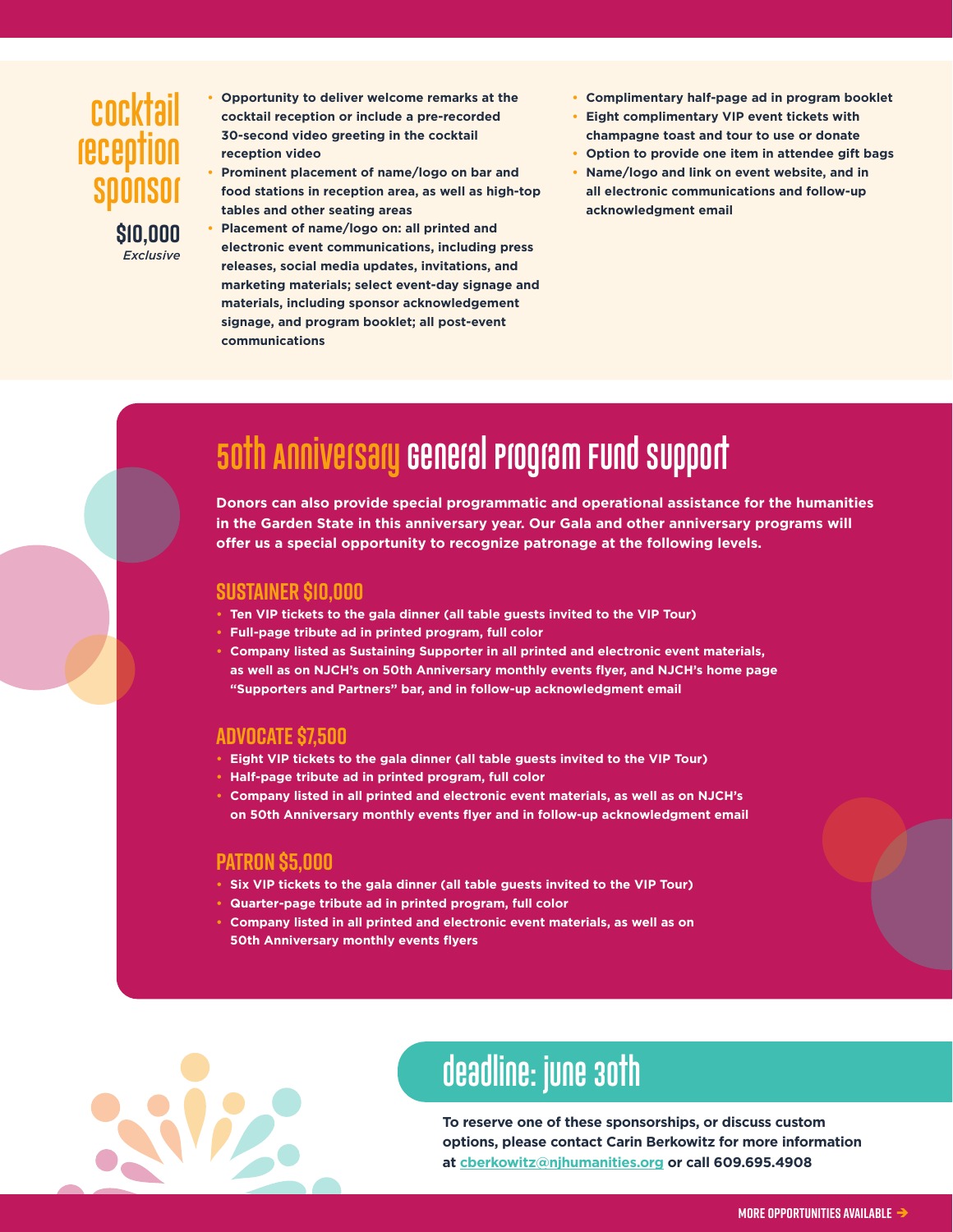### **dinner catering sponsors**

**\$7,500** *Two Available* **• Placement of name/logo on: all printed and electronic event communications, including press releases, social media updates, invitations, and marketing materials; select event-day signage and materials, including name/logo on sponsor acknowledgement signage, program booklet, and table signage** 

**• Placement of sponsor name/logo in all post-event communications**

- **• Complimentary full-page ad in program booklet**
- **• Four complimentary VIP event tickets with champagne toast and tour to use or donate**
- **• Option to provide one item in attendee gift bags**
- **• Name/logo and link on event website, and in all electronic communications and follow-up acknowledgment email**

#### **signature drink sponsors \$5,000** *Two Available*

- **• Prominent placement of name/logo on bar tables in reception area**
- **• Opportunity to name one signature drink**

**• Placement of name/logo on: all printed and electronic event communications, including press releases, social media updates, invitations, and marketing materials; select event-day signage and materials, including sponsor acknowledgement signage, and program booklet** 

- **• Complimentary half-page ad in program booklet**
- **• Four complimentary VIP event tickets with champagne toast and tour to use or donate**
- **• Option to provide one item in attendee gift bags**
- **• Name/logo and link on event website, and in all electronic communications and follow-up acknowledgment email**

## **centerpiece sponsor**

**\$3,000** *Exclusive*  **• Placement of name/logo on: all printed and electronic event communications, including press releases, social media updates, invitations, and marketing materials; select event-day signage and materials, including name/logo on sponsor acknowledgement signage and program booklet • Complimentary quarter-page ad in program booklet**

- **• Two complimentary VIP event tickets with champagne toast and tour to use or donate**
- **• Option to provide one item in attendee gift bags**
- **• Name/logo and link on event website, and in all electronic communications and follow-up acknowledgment email**

**program booklet sponsor \$2,000** 

*Exclusive*

**• Prominent placement of name/logo on program booklet**



- **• Complimentary full-page ad in program booklet**
- **• Two complimentary event tickets to use or donate**
- **• Name/logo and link on event website**



### **deadline: june 30th**